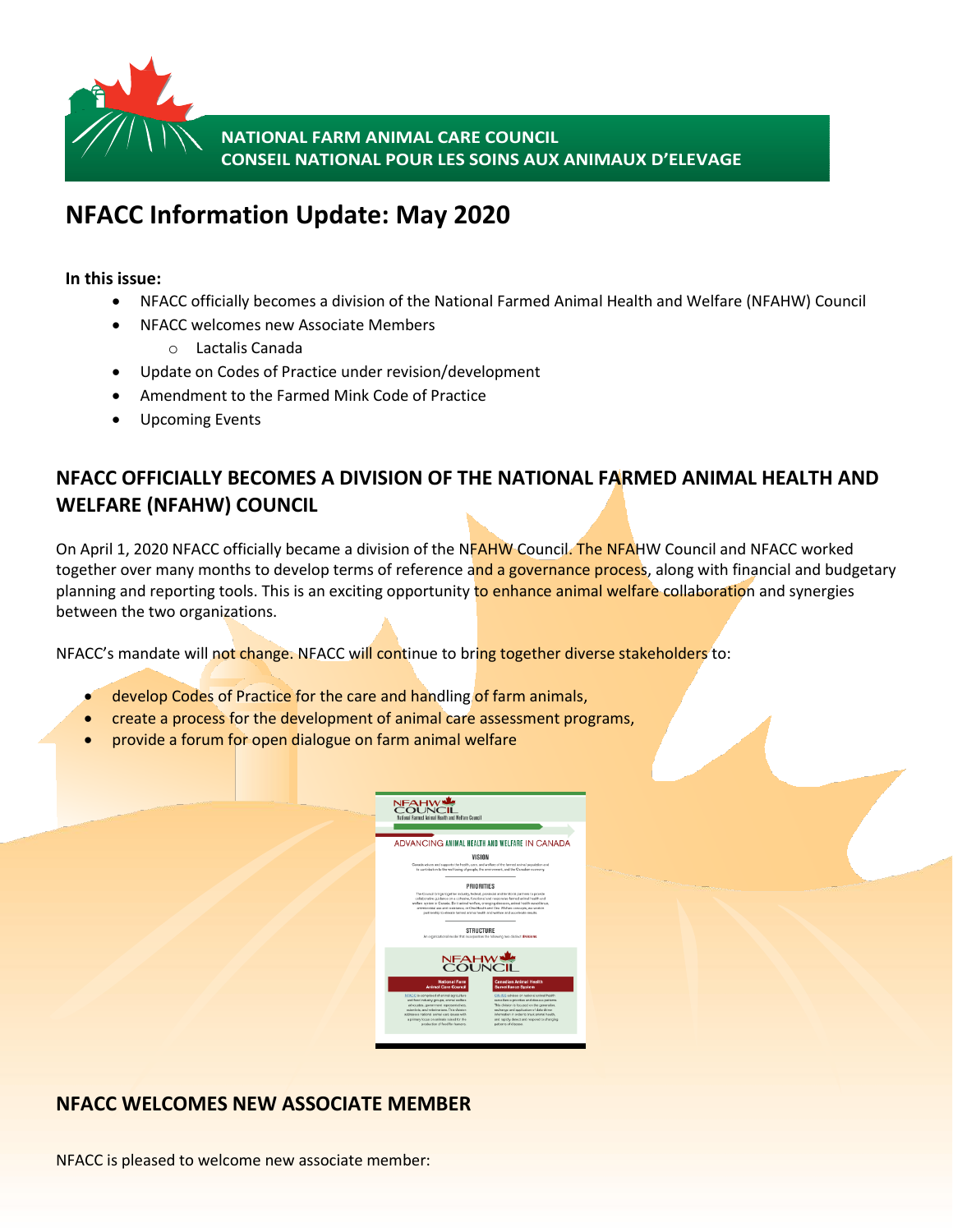

#### **Lactalis Canada**

"Lactalis Canada is a leader in dairy processing with iconic brands like Beatrice, Lactantia, Astro, Black Diamond, Cheestrings, Balderson, Cracker Barrel, P'tit Québec, aMOOza!, siggi's and more. For us, it is of paramount importance that milk-producing cows are treated according to rigorous standards. By becoming a member of NFACC we are joining a strong partnership and will have even more opportunities to support the development and adoption of scientifically-informed practices to continuously improve animal health and welfare." - Olivier Charbonneau, Director, Government, Regulatory & Industry Affairs

### **UPDATE ON CODES OF PRACTICE UNDER REVISION/DEVELOPMENT**

Along with NFACC's operations, NFACC's Codes Project (CAP-AAPN-001 – Advancing Animal Welfare and Public Trust Through Codes of Practice) will transition to the NFAHW Council (from the Canadian Animal Health Coalition). While the project's transition has been delayed due to the impacts of COVID 19, activity is still underway to move the project over in the near future.

All manner of activities have been impacted by COVID 19 and the Codes project is no different. In person meetings have been postponed, cancelled, or re-worked as virtual alternatives are explored. The project team is fluent in "working from home" and it has been truly impressive to see the ongoing commitment of all stakeholders in spite of the challenges that the pandemic is creating for individuals and businesses. Thank you to all who are engaged on this project and for remaining committed to farm animal welfare in Canada.

Work on the dairy cattle, farmed salmonid, goat, and transportation Codes of Practice continues with progress updates provided below. Given the pandemic we are currently re-assessing timelines for each Code. Public Comment Periods may be delayed in some cases by a few months. We will update as timeline projections are firmed up.

#### **Dairy Cattle Code**

The late March meeting of the Code Development Committee was adapted to a remote/online format consisting of 3 sessions each focused on a chapter of the Scientific Committee's report on [priority welfare issues.](https://www.nfacc.ca/codes-of-practice/dairy-cattle#pwidairy) Chapters reviewed were lameness and injuries, end of life management, and exercise and outdoor access.

Trevor DeVries and Elsa Vasseur, as co-Chairs of the Scientific Committee, presented an overview of the research on each of these topics, and this was followed by a Q and A. While most questions related to the research summarized, committee members also posed questions to other committee members, and, in this way, the group was able to draw out the various types of expertise around the "virtual table". The last portion of each session consisted of a roundtable with committee members offering preliminary thoughts on the topics presented and possible ways to address them in the updated Code. While this made for a great exchange of insights, it is very much the first of many discussions to be had while committee members continue to digest all the research on these complex topics to be addressed in the updated Code of Practice.

The next meeting has been scheduled for June (also remote/online). In the meantime, the Scientific Committee's report will be peer reviewed and sub-sets of the Code Committee will continue to draft selected sections of the Code for later review by the entire Code Committee.

Additional details and a high-level overview of the research summarized are available [here.](https://www.nfacc.ca/progress-report-dairy)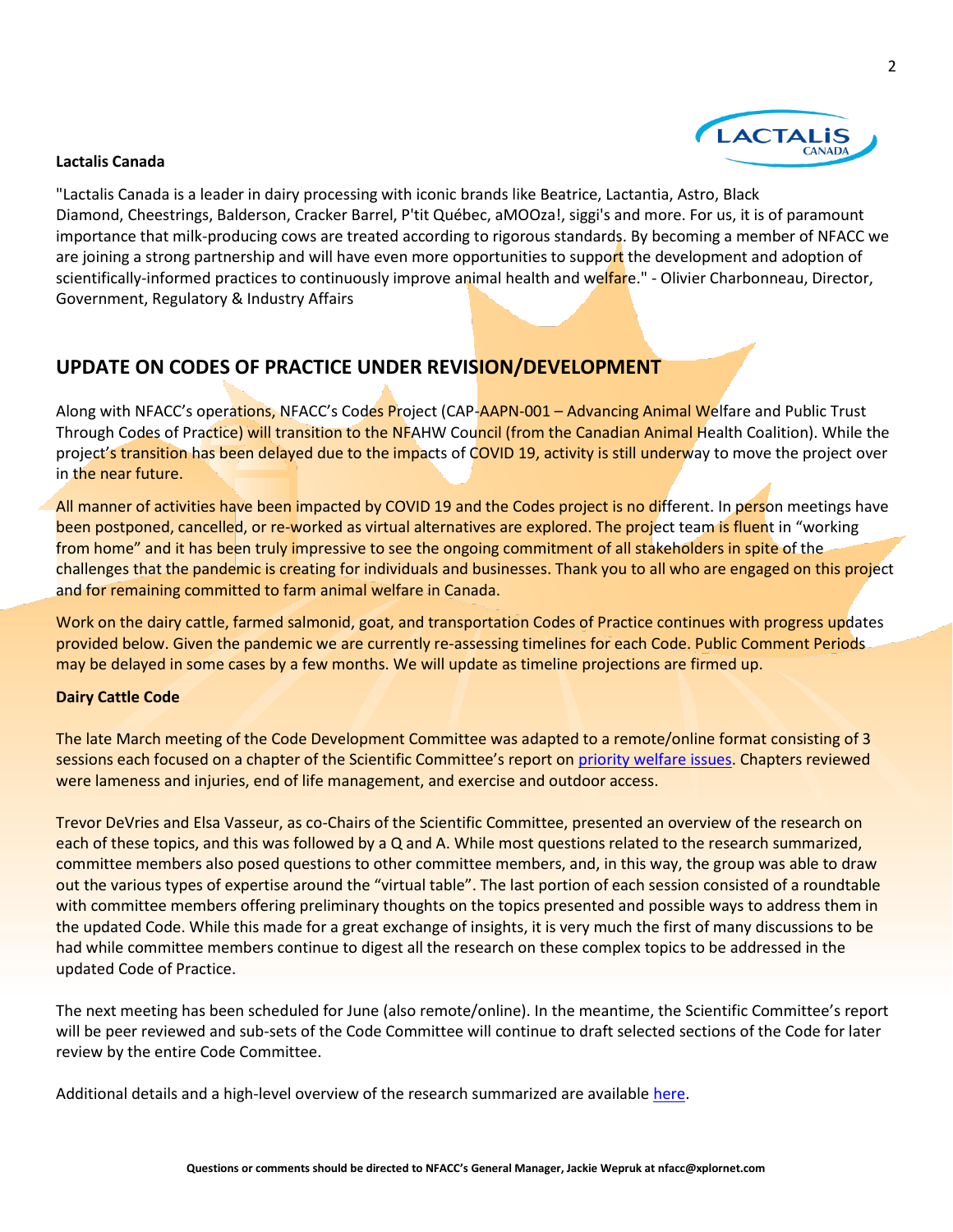#### **Farmed Salmonid Code**

In their March meeting, the Code Development Committee developed content on hatcheries and nurseries – a critically important production stage necessitating attentive, skilled husbandry. Content was drafted on egg management, first feeding, lighting, and optimizing pre- and post-transfer conditions for grow out. Beyond this, the Code Committee worked through a draft Code chapter on euthanasia, slaughter, and mass depopulation (e.g. acceptable methods, training and protocols, and criteria for euthanasia).

With the remaining chapters of the Scientific Committee's report on [priority welfare issues](https://www.nfacc.ca/codes-of-practice/farmed-salmonids#pwis) now drafted and presented to the Code Committee (at the March meeting and via webinar in April), the report will now be submitted for peer review.

A full summary of this meeting is available [here.](https://www.nfacc.ca/progress-report-farmed-finfish)

#### **Goat Code**

Owing to Covid-19 travel restrictions, face-to-face meeting # 4 — that had been arranged for April 2020 in Saskatoon, Saskatchewan – was initially postponed and then subsequently cancelled. In turn, members of the respective Code subcommittees have continued to correspond among themselves in preparation for the resumption of more collective interactions involving the entire Code committee (i.e., using virtual meeting formats). To this end, for example, arrangements have now been completed for the commissioning of professional illustrations that will be included in the Code to provide accompanying visual support related to textual descriptions, requirements, and recommended practices.

Important advances have also been made with regard to the work of the Code Scientific Committee. The draft version of the Scientific Report is now complete. It has also been forwarded for scientific peer review. Over the course of approximately four to six weeks, a number of highly qualified animal science specialists will rigorously review the document for clarity, scholarship, and scope. Once returned, any or all recommended edits will be addressed by the Scientific Committee and the research writer. Upon completion, the report will be carefully reviewed by all members of the Code committee and will be used to provide guidance on [priority welfare issues.](https://www.nfacc.ca/codes-of-practice/goats#pwi)

#### **Transportation Code**

Like other Codes in development, work on the Livestock and Poultry Transportation Code of Practice is continuing, albeit under conditions that were completely unexpected as recently as a few months ago. Social distancing protocols resulting from the COVID-19 pandemic have halted the ability for in-person meetings for the foreseeable future. Ironically, this comes on the heels of recent acknowledgement of the importance of bringing groups together for the first time in a face-to-face environment.

Fortunately, the *Sheep/Goat* Working Group (WG) was able to squeeze in its first meeting at the end of February in Ottawa, when what appeared to be the biggest concern was the winter weather that ended the meeting early and foiled many travel plans. The *Poultry Catching and Transportation* WG met over the same two days, and both WGs were able to use the opportunity to select their representatives to the *Code Development Committee* (CDC). With those two picks, all eight species-specific WGs are now represented on the CDC, which has now been fully populated. The [23-member CDC](https://www.nfacc.ca/codes-of-practice/transportation) also includes livestock and poultry transporters; researchers; processors; and individuals representing animal welfare advocacy and enforcement, livestock markets, veterinarians and the federal government.

Normally, the next step would be to convene the CDC's inaugural in-person meeting over two days. As that is no longer an option, the Transport Code Management team is currently organizing a series of online meetings that when combined together, will take the place of the in-person meeting. While this is not ideal, the team is also working on developing strategies to facilitate sessions that are productive, inclusive, efficient, and effective. The first CDC "meeting" is scheduled to take place in June.